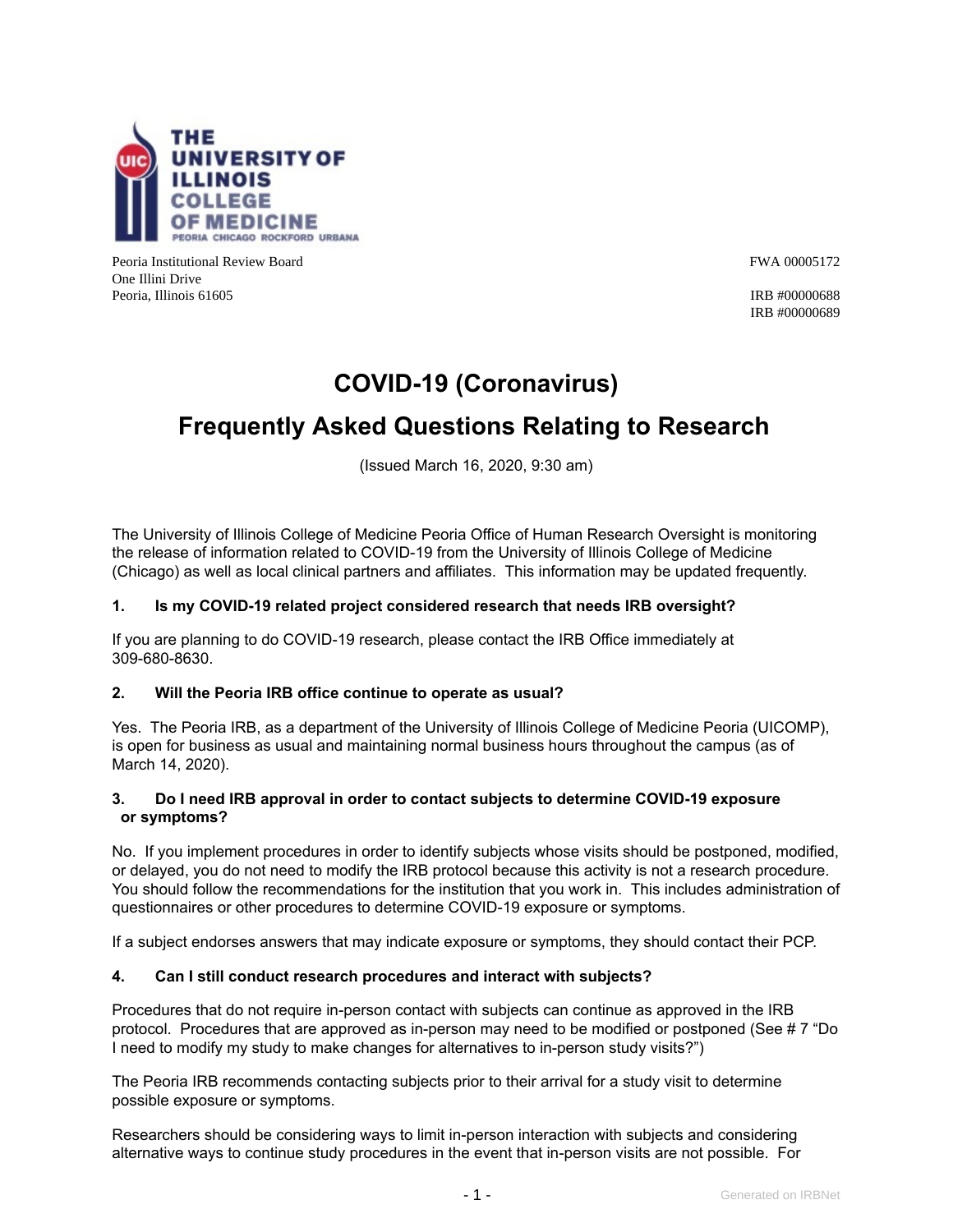example, interviews may be conducted by phone or the schedule of visits may be safely modified or delayed.

The protocol will need to be modified through a "Change in Research" via IRBNet. If you submit a modification related to COVID-19, please contact the Peoria IRB at 309-680-8630 or email a Peoria IRB staff member to prioritize these modifications through expedited review, if appropriate.

#### **5. Contingency Plan Development**

Study teams should proactively prepare contingency plans for their active research protocols. Assess if the disruption of a research protocol might impact the safety of your research participants.

Investigational Drugs: If research participants are on investigational drugs, work with the Investigational Drug Service (IDS) to determine what the plan would be if the investigational drug could not be dispensed to your research participants. If the investigational drugs cannot be dispensed to research participants, you should make plans to transition research participants back onto their most appropriate clinically available medications. This transition should include consultations with the IDS and the clinical team caring for the research participants.

Research Procedures: PIs need to assess whether possible reduction in staff makes it unsafe to complete the planned research procedures.

Timely review of research data: If research team members are not available, integration of research care such as reviewing lab results in a timely manner might not be possible and will require special attention under the direction of the study PI. Study teams should consider the availability of appropriate back-ups to the PI to make safety assessments.

#### **6. I need to monitor subjects for safety. Can I continue to do so?**

Some clinical studies require in-person study visits in order to conduct safety monitoring of the subjects. For example, subjects in a drug treatment study may need to have regular examinations, interviews, or laboratory tests for monitoring of specific possible side effects.

Researchers should plan for alternatives to in-person monitoring visits, when possible. For example, interviews could be conducted by phone or email. Visits to participants' homes might be an alternative location for examinations or specimen collection. A modified or delayed schedule of monitoring may also be possible.

These modifications to safety monitoring procedures should be approved in advance by the IRB through a "Change in Research" via IRBNet, except when necessary to eliminate apparent hazards to a participant and there is not sufficient time to obtain IRB approval.

If you DO need to change an approved study visit in order to eliminate apparent immediate hazards to research participants, please report it to the Peoria IRB within two weeks using the UICOMP "Unanticipated Problems Form" as a deviation.

Visits that are postponed or subjects seen out of window should also be reported as protocol deviations.

#### **7. Do I need to modify my study to make changes for alternatives to in-person study visits?**

Any changes to a study must be approved in advance by the IRB as a "Change in Research" to the study, unless they are necessary to eliminate immediate apparent hazards to participants. Modifications should be submitted through the regular process in IRBNet.

You will need to modify your study if the protocol specifies in-person visits.

You do not need to modify your study if the protocol does not describe whether the visit would be inperson or remote or give specifics about visit schedule.